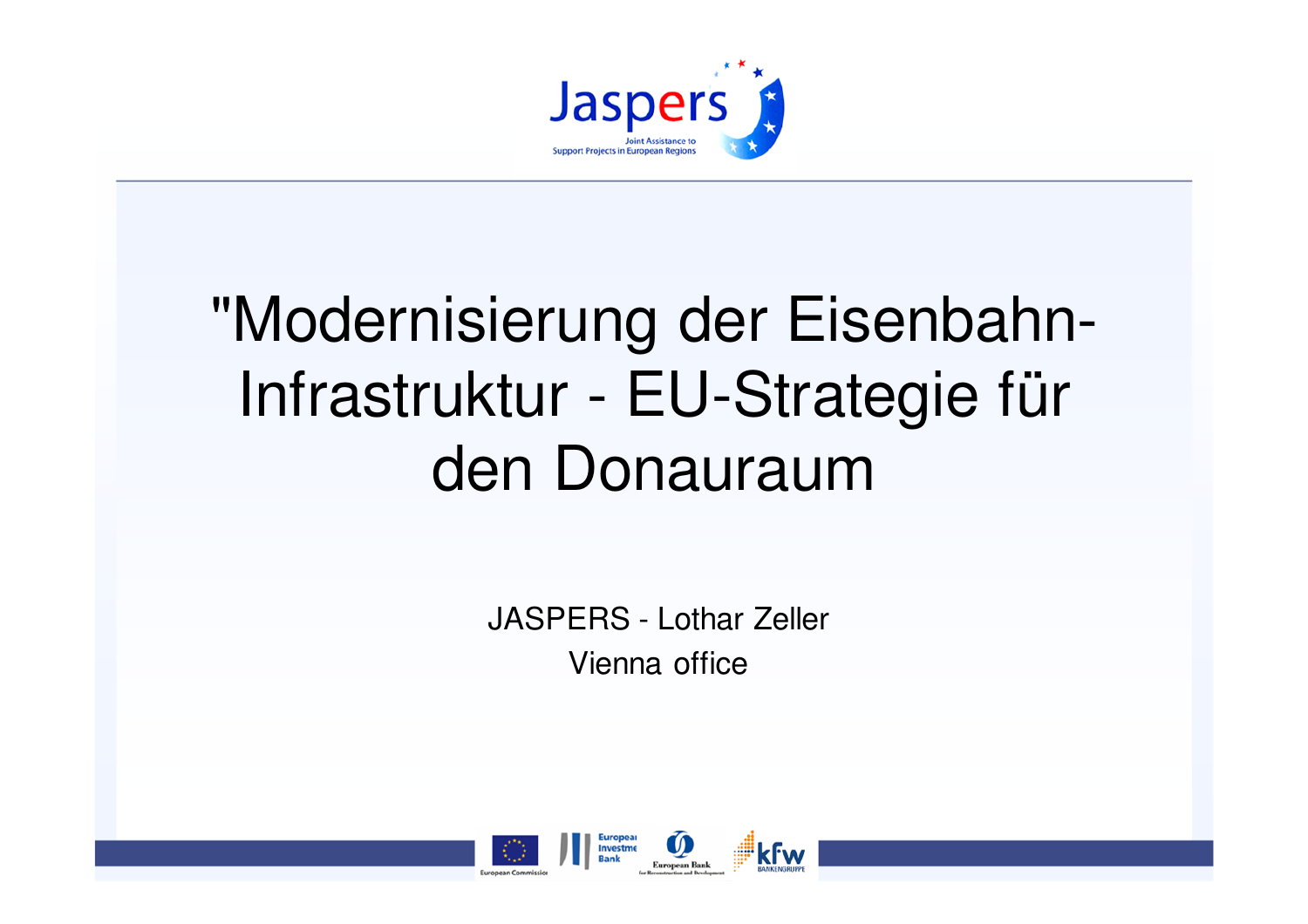

## **Content**

- •JASPERS mission
- • Infrastructure investment plan versus **Strategy**
- •Programming
- • Danube Strategy – functional regional concept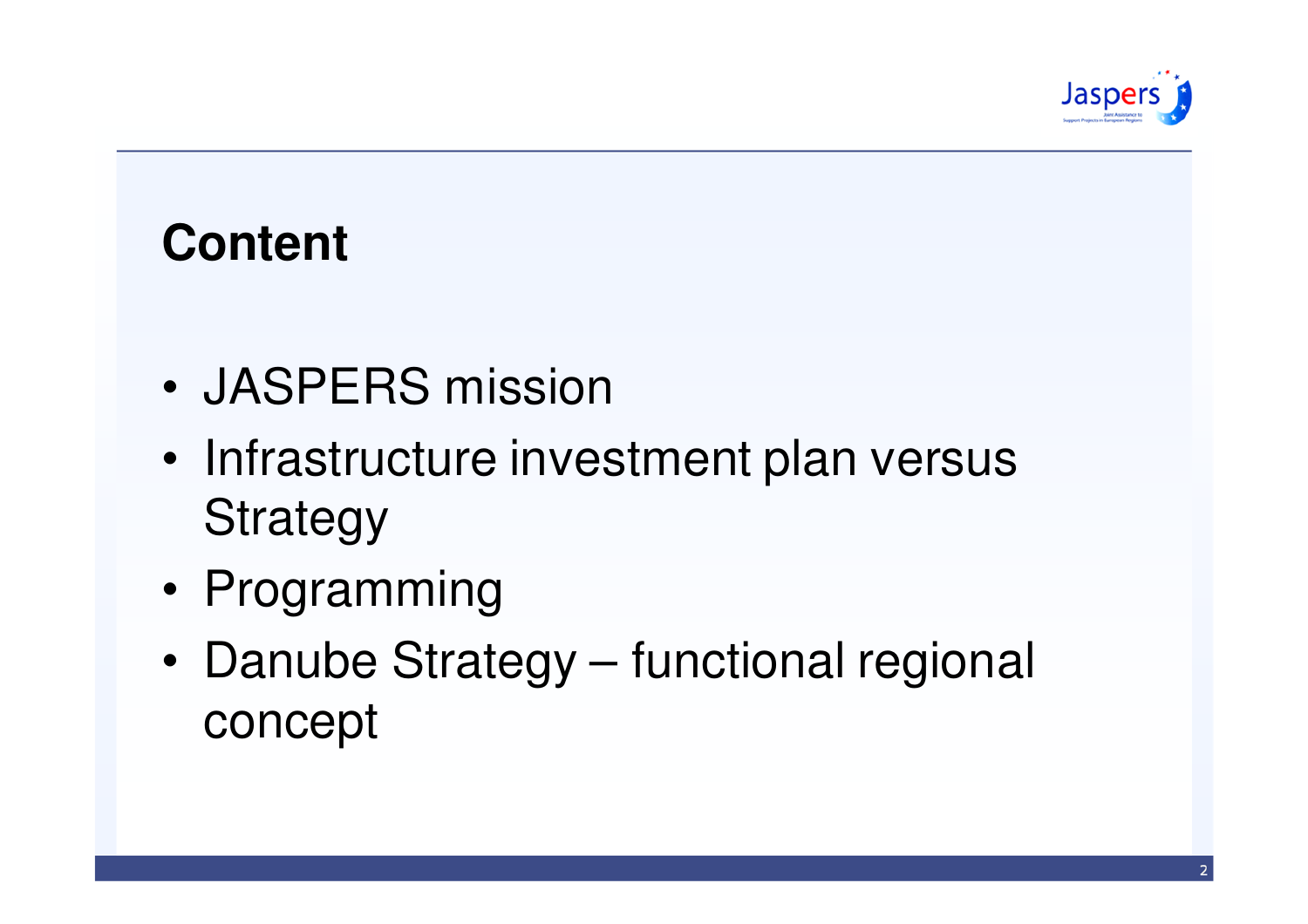

## **JASPERS mission**

Sector Sustainability

## Absorption of available EU funds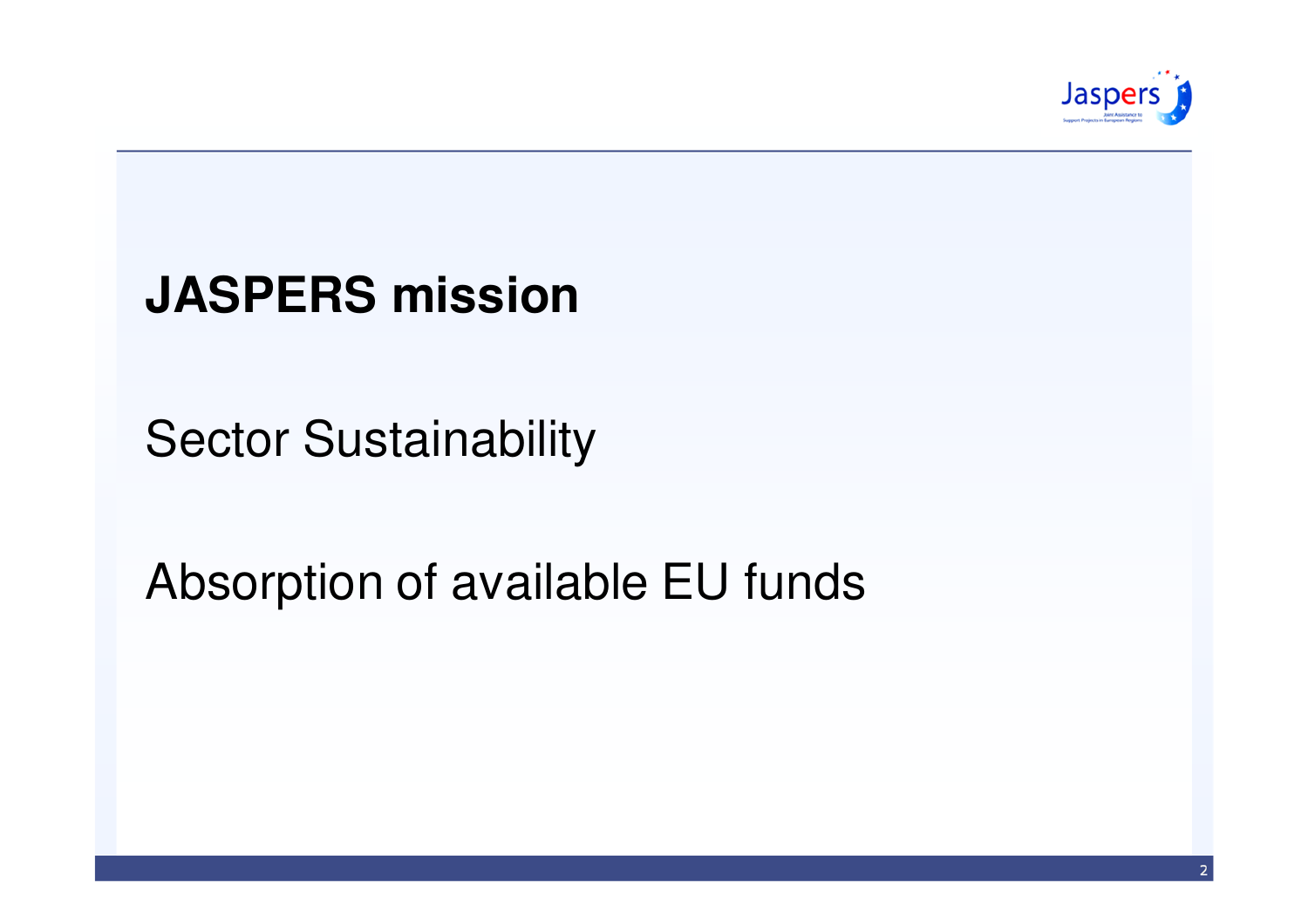

#### **Situation**

- The absorption of available funds is lagging behind
- The objectives of the projects are not met
- The projects get more and more expensive
- The quality of project supervision gets worse
- The operation and maintenance of infrastructure did not improve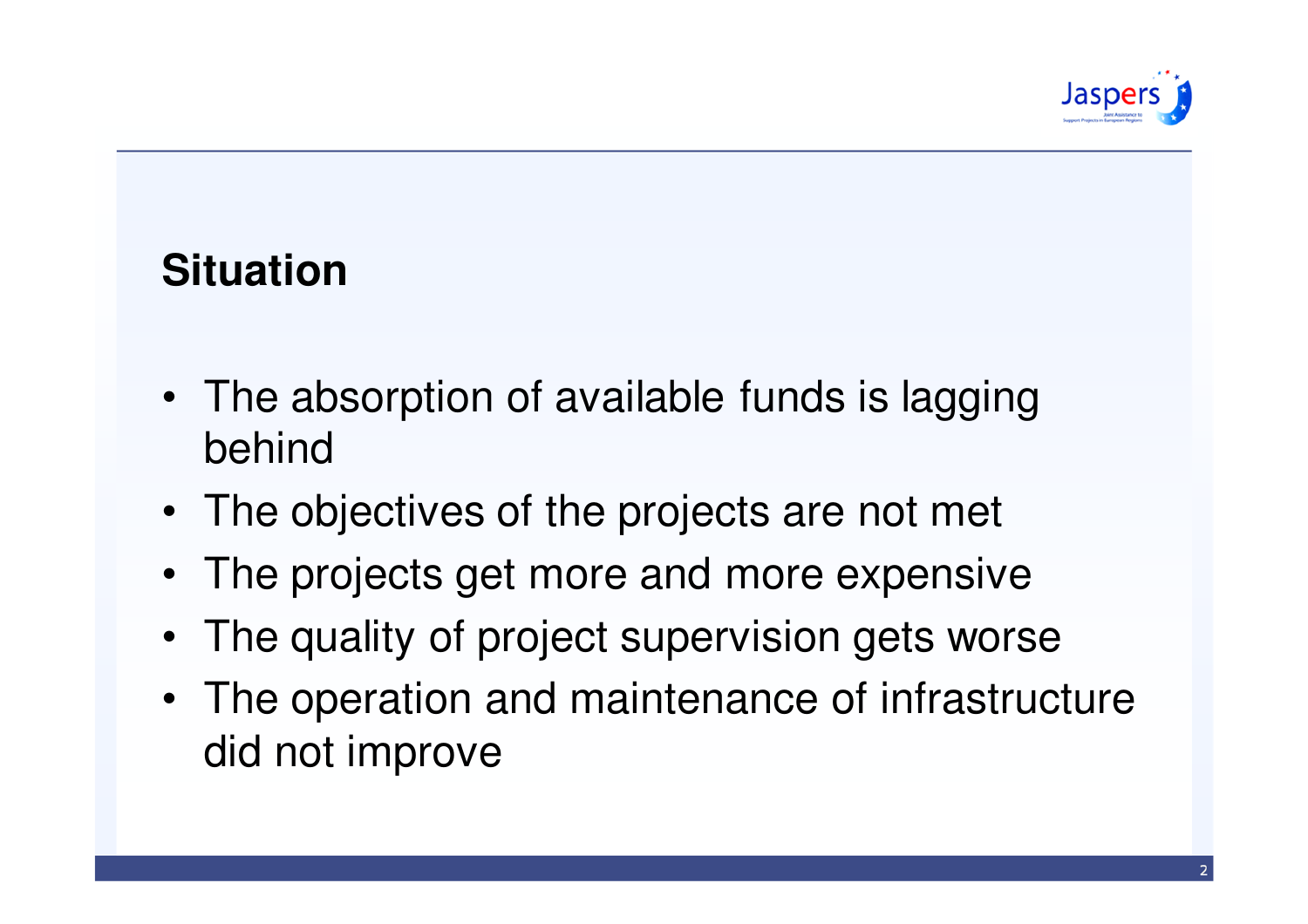

## **"get me 3 billion EURO and I spend it without making any difference"**

the maintenance driven approach

# **"get me 3 billion EURO and I make it worse"**ignoring functionality or demand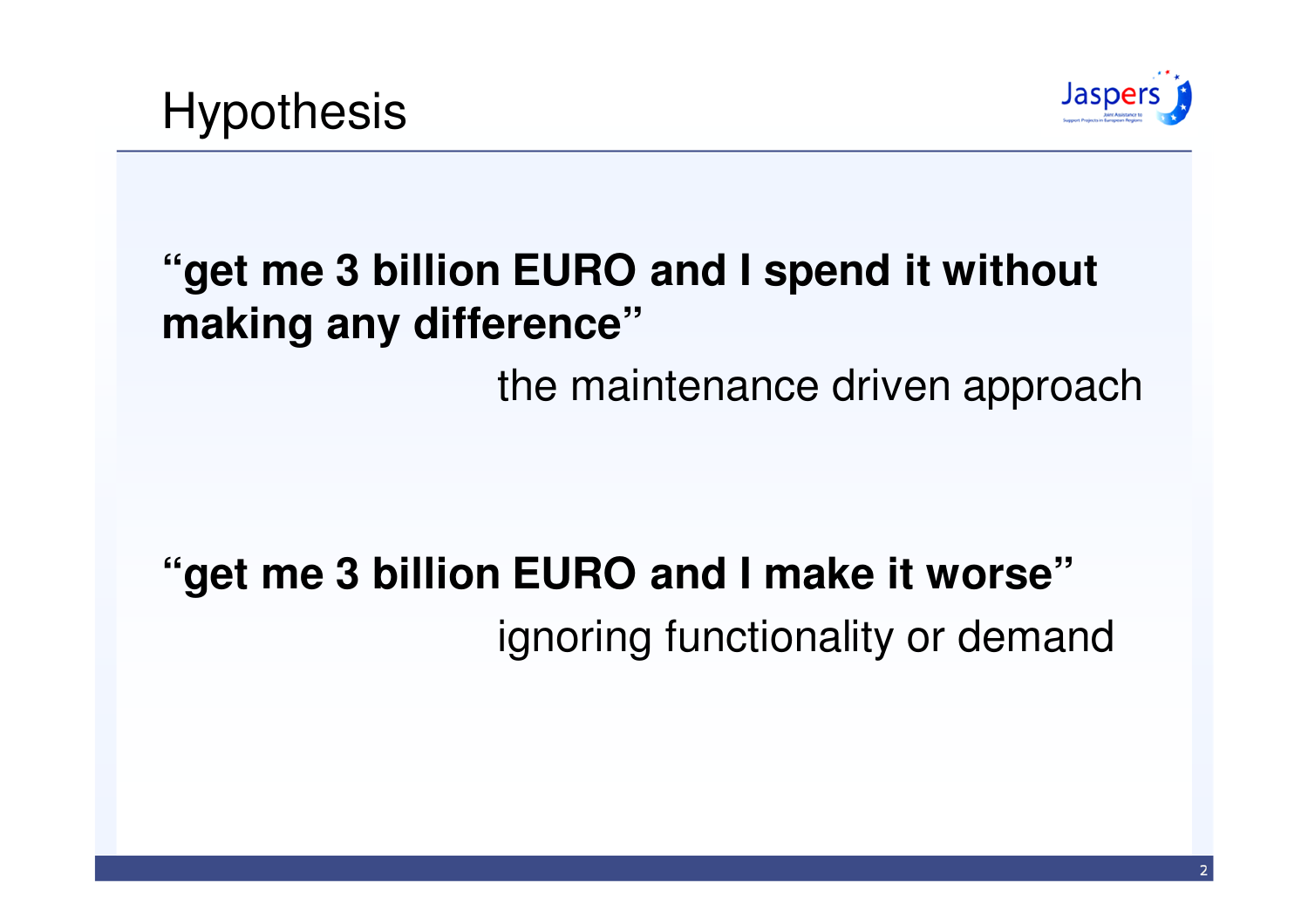

#### **Infrastructure investment plan versus strategy**

- list of projects
- - How do we get to the list of projects (CBA/MCA, political decision etc.)?
- -What is the project?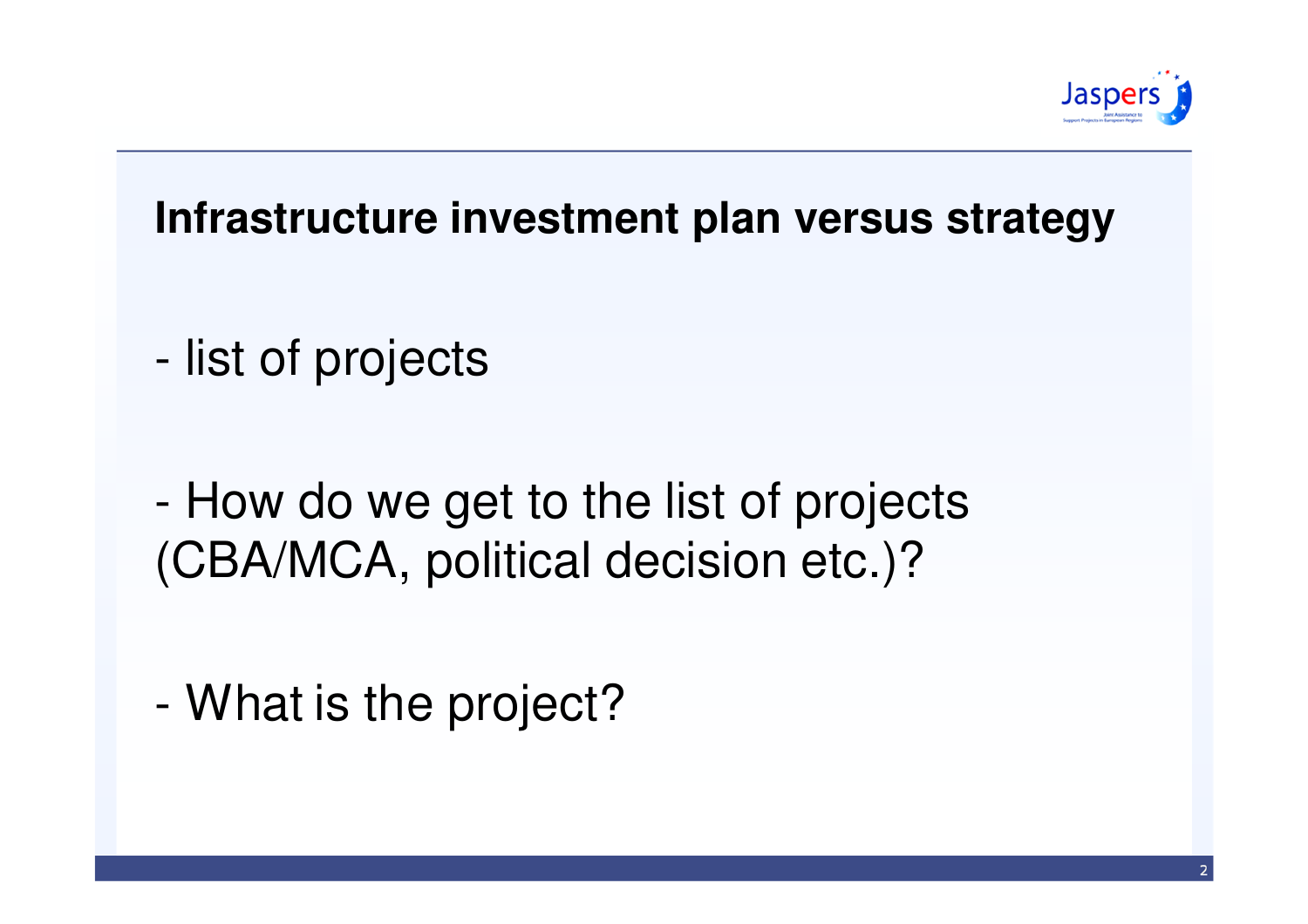

## **Strategy**

#### **Principles**



- Based on economic and social developments
- Strategy should be independent from funding
- Covering the whole sector (inter-modality)
- Long term process
- Analysis objectives measures
- Organization operation <u>and</u> infrastructure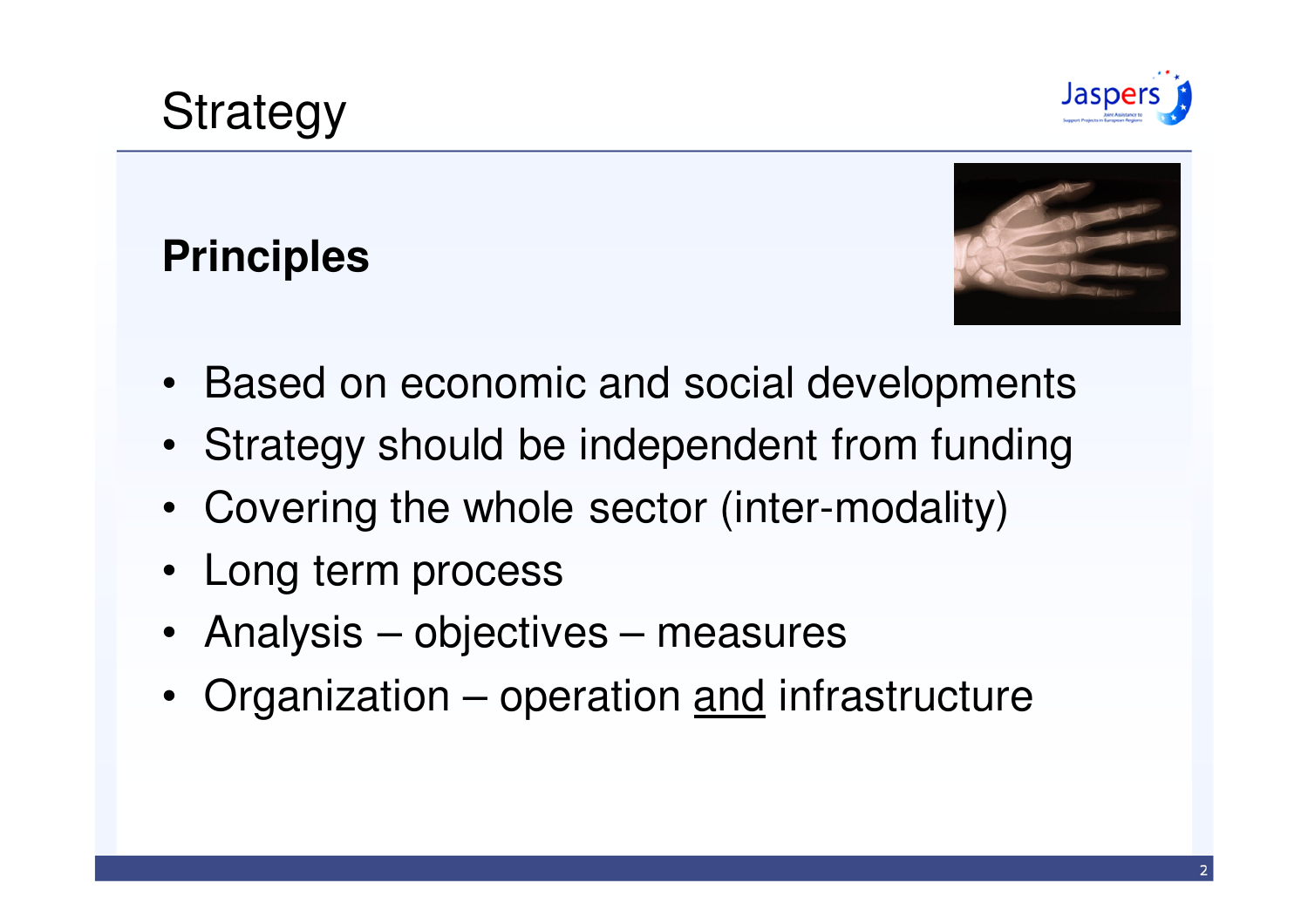

#### **1. Data analysis – data generation plan**

- •**Investments**
- •Quality of infrastructure
- Quality of rolling stock•
- •Number and type of trains
- •Number of passengers
- •O&M
- Type of freight •
- •Origin/destination
- •Operational disturbances
- •Safety and security
- •Etc…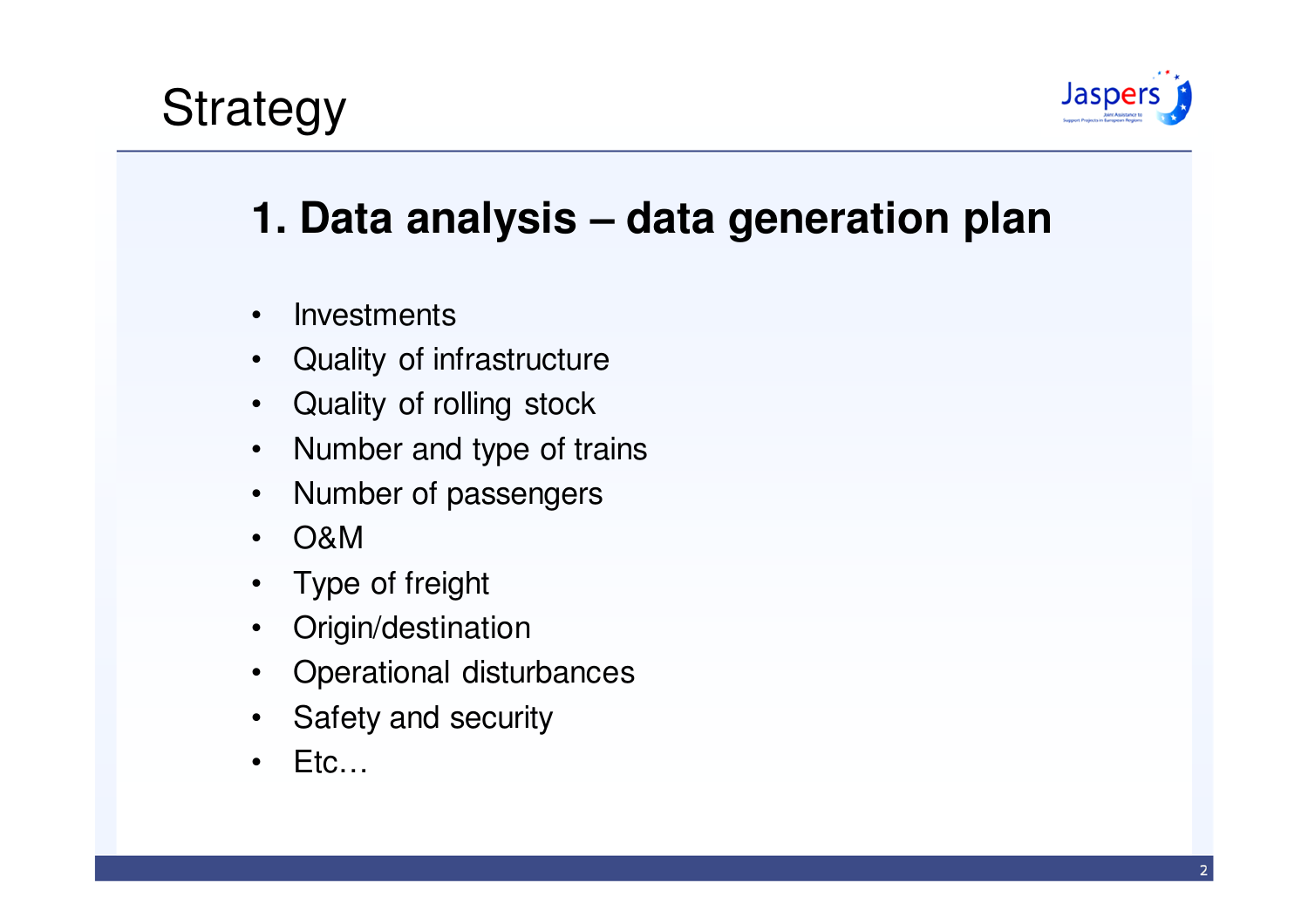

# **Strategy**

## **2. Analysis (Hypothesis)**

- Demand
- Functionality
- Operational constrains
- Capacity
- Interoperability
- Safety and security
- $\bullet$ O&M
- Etc.  $\bullet$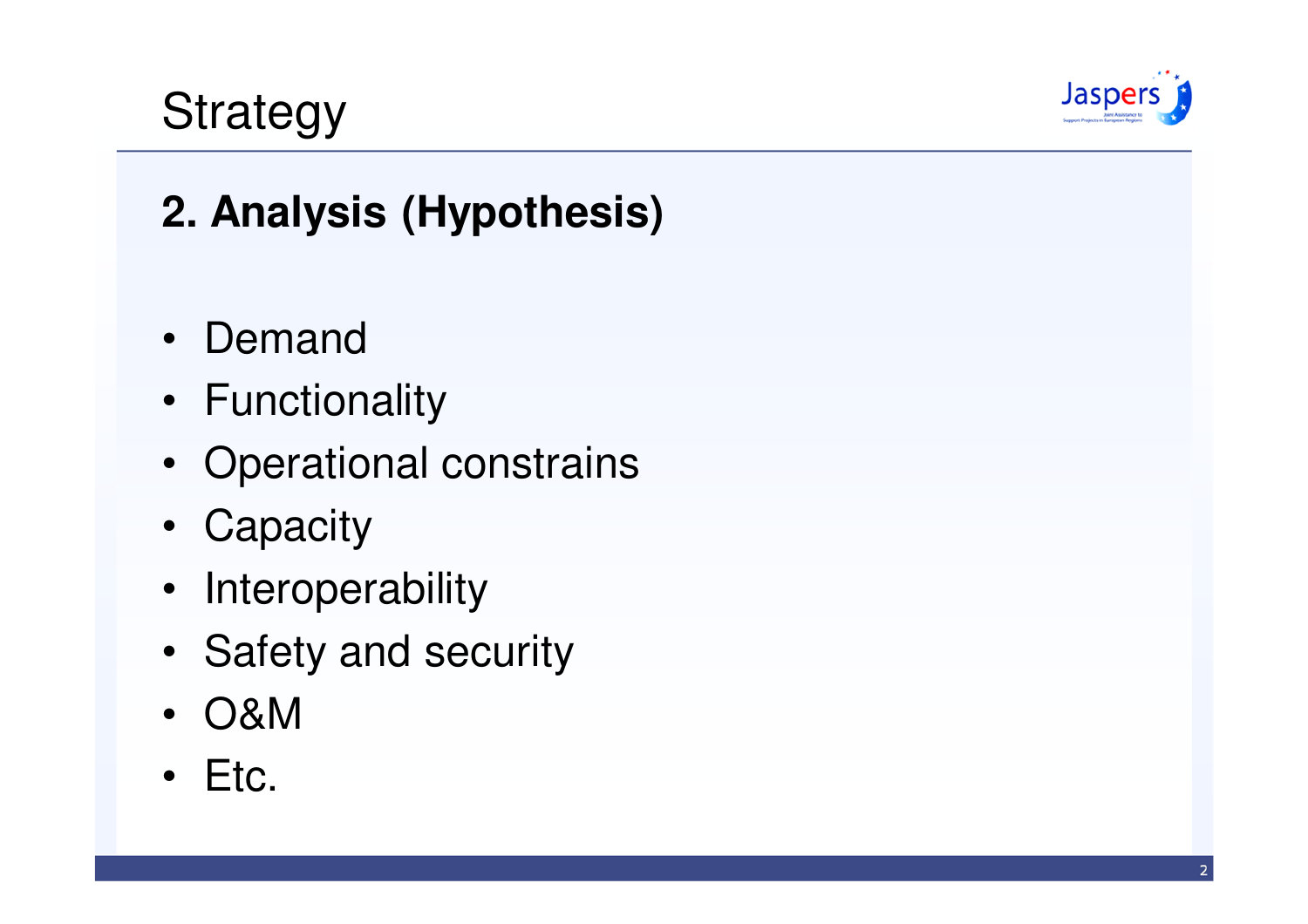

# Strategy

## **3. Objectives (Examples)**

- Reduction of journey time for commuters between A and B
- Reduction of journey time for IC between A and Z
- Increase of capacity on line X
- Increase of reliability of the freight services between A and Y
- Etc.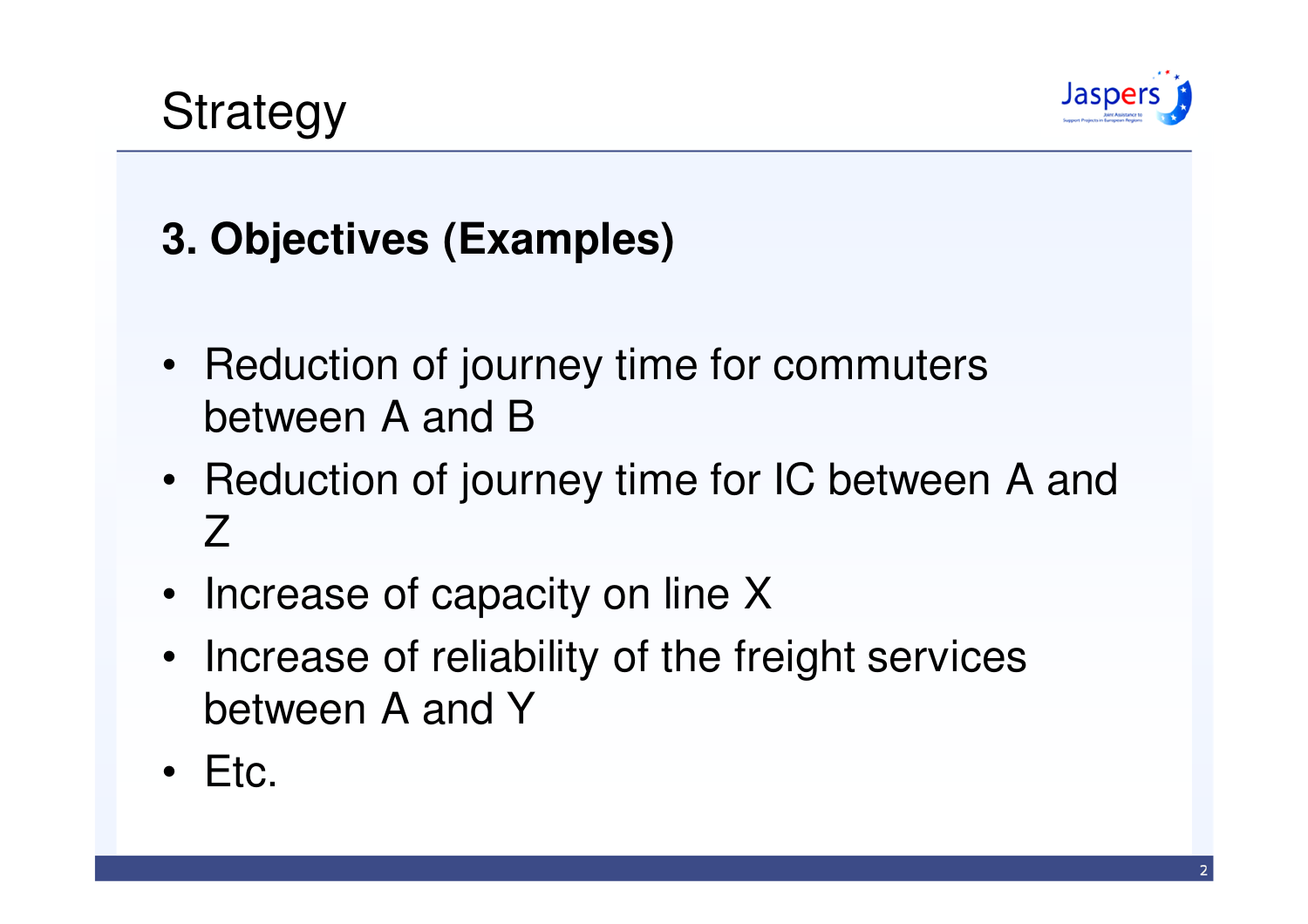

#### **4. Identification and analysis of measures (option analysis)**

- Organization
- Operation
- Infrastructure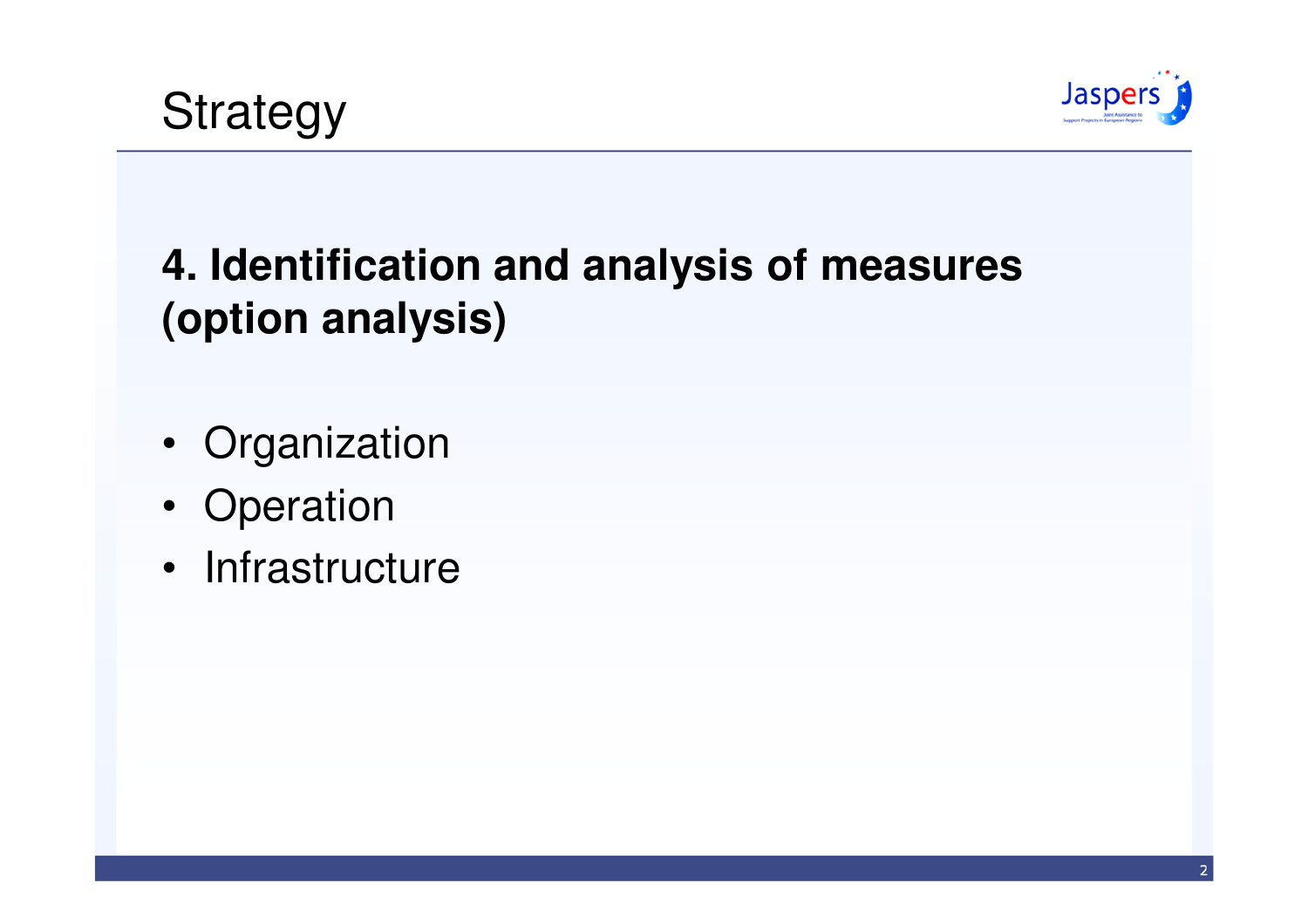

#### **5. Provisions for further development**

(What are the key issues for further development)

Further assessmentsDesign parametersScope of developmentProcedures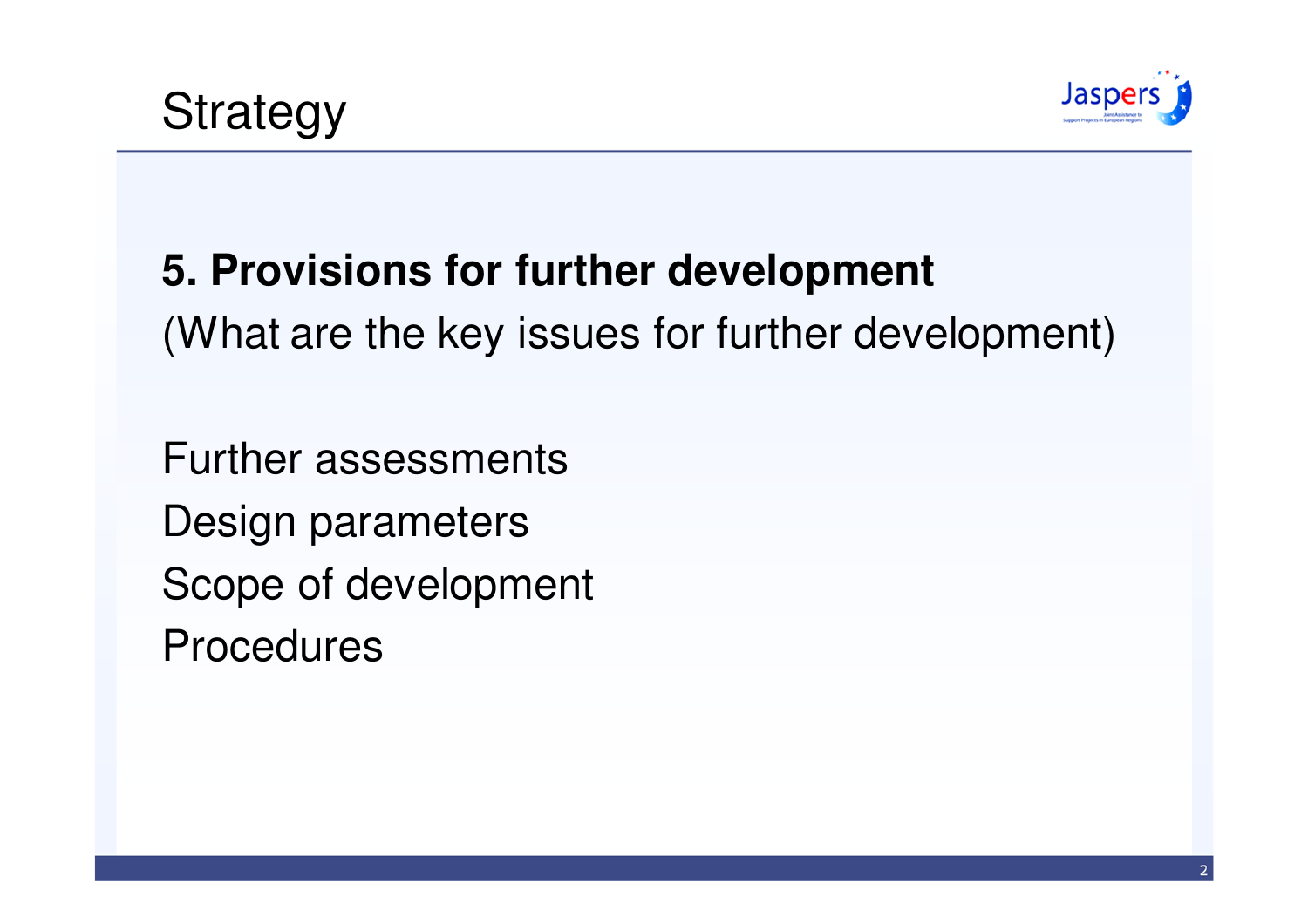

Sectorial strategies (rail, road, air, inland navigation, maritime)



Functional regional concepts (Danube Strategy) -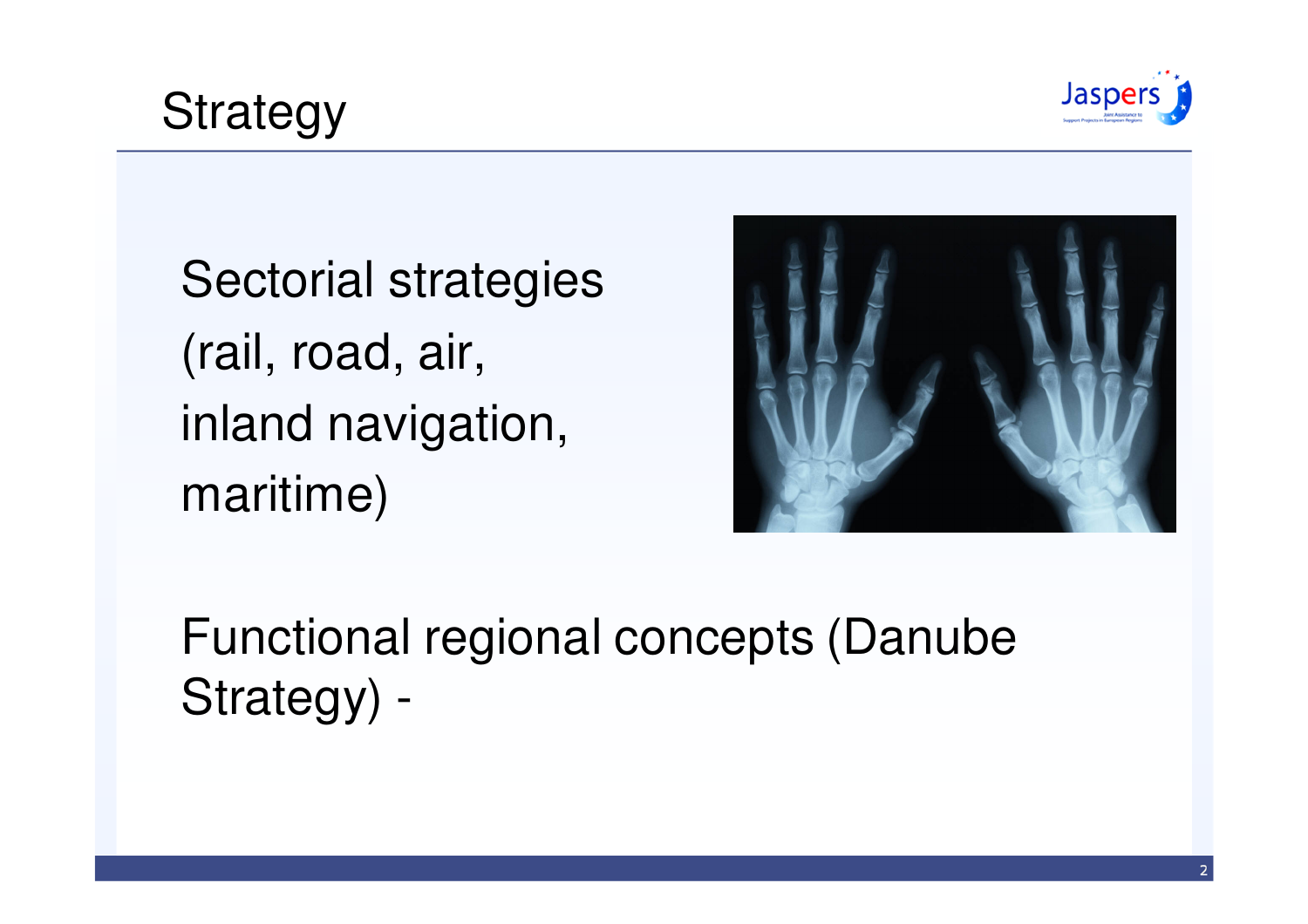## Programming



- Projects proven by the strategy
- Eligibility
- Maturity

Different funding opportunitiesEC, IFIs, household, etc…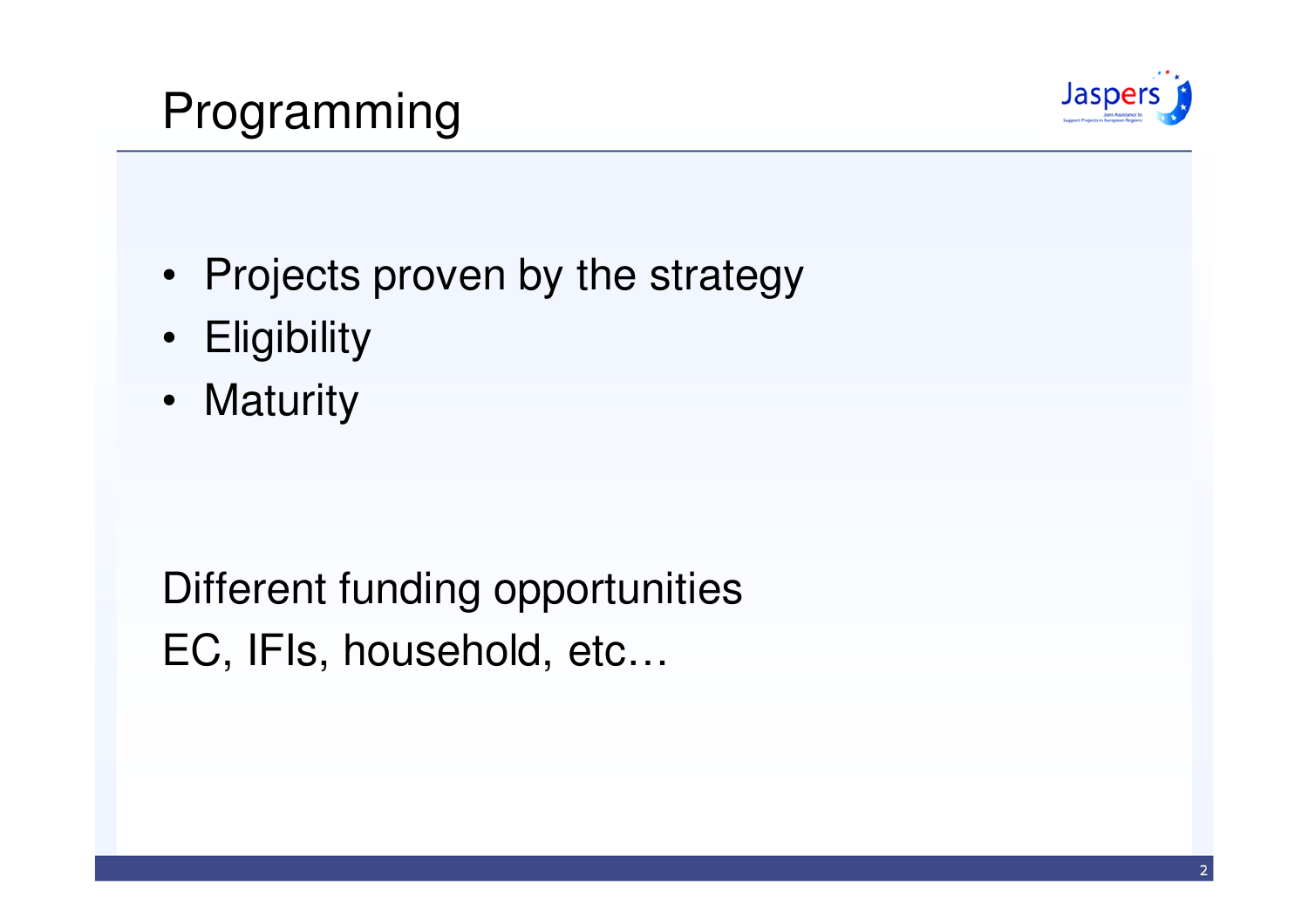

Helmut von Moltke

# "Strategy is nothing else than applying common sense"

…….."based on experience and expertise"